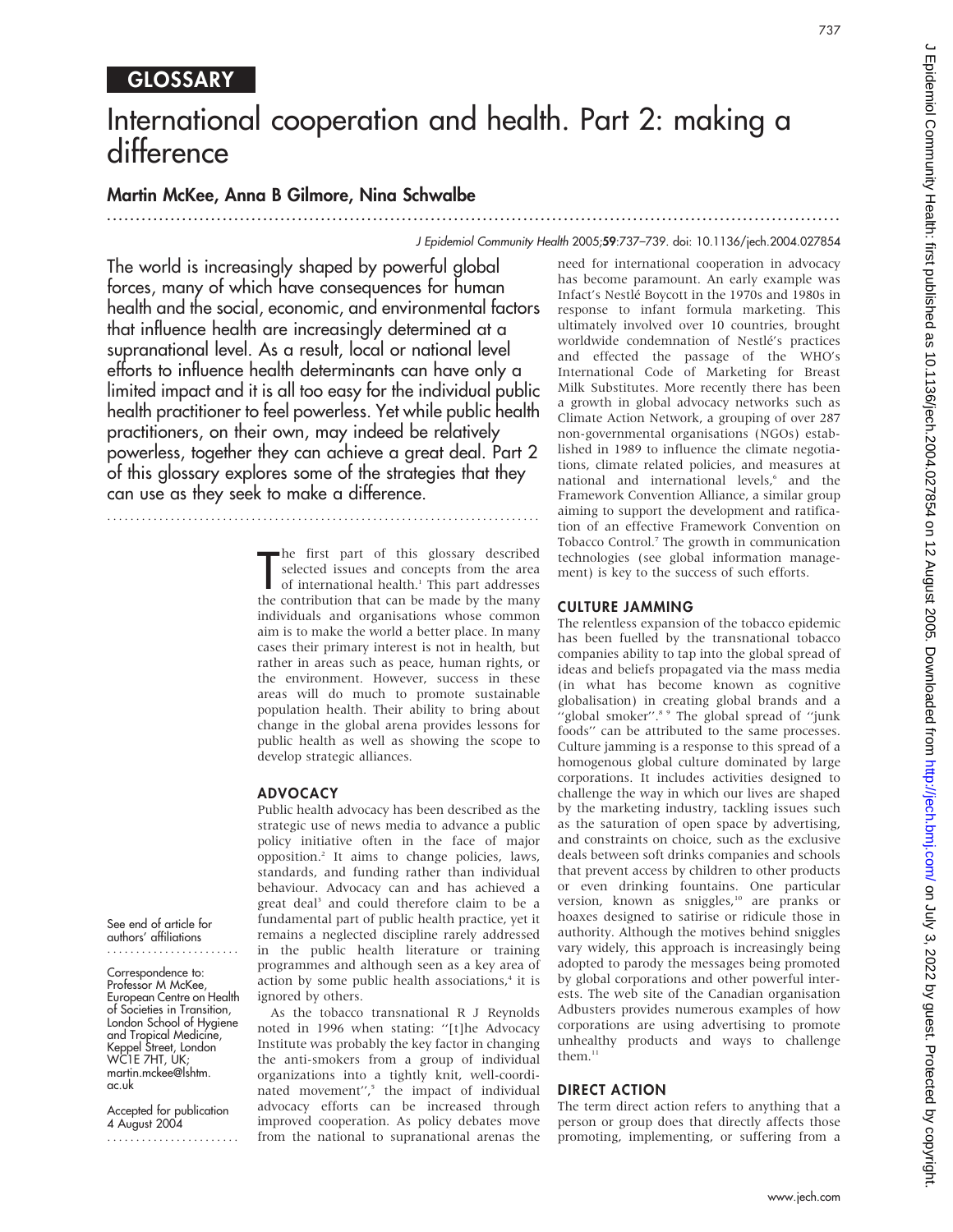particular policy. Thus, in the present context, it spans a spectrum from volunteering one's skills to help others (for example, those working for organisations such as Médecins sans Frontières) to withdrawing cooperation with activities damaging to health (for example, refusing to serve in the armed forces) or taking action against harm producing activities (for example, staging protests to block road building or the conveyance of nuclear waste). Direct action to promote health has often adopted highly imaginative approaches, for example the Australian BUGA-UP (billboard utilising graffitists against unhealthy promotions) campaign, in which activists used spray paint to twist the messages on hoardings advertising cigarettes against the tobacco industry.<sup>12</sup>

### DOCUMENTARY RESEARCH

We have made reference above to the tobacco industry's misdemeanours,<sup>13</sup> and its monitoring of health activists.<sup>5</sup> This information stems from the analysis of previously secret tobacco industry documents, initially provided by whistleblowers and later as a result of litigation in the USA.<sup>14</sup> Researchers have also used similar methods to investigate the petroleum, chemical, and other industries<sup>15</sup> and as litigation of other industries is contemplated, other documents may become available. Meanwhile analysis of the tobacco industry documents provides insights into corporate behaviour and the way in which document analysis can be used to further public health.

The tobacco industry documents have provided a unique insight into the conduct of the primary vectors of the tobacco pandemic, the transnational tobacco companies, exposing the cynical discrepancy between their public denial of the health impacts and addictive nature of smoking and their private acknowledgement of these facts, the manipulation of cigarettes to increase their addictiveness, targeted marketing of cigarettes to vulnerable populations, covert efforts to undermine and repel tobacco control, and industry involvement in cigarette smuggling.16–18 In so doing the documents present a unique resource to public health, highlighting the tobacco control measures the industry most fears and legitimising the need for and improving understanding of the processes required to ensure effective tobacco control, in part by changing public attitudes to the industry.

### THE GLOBAL FUND FOR AIDS, TB, AND MALARIA

The Global Fund has proved a ground breaking experiment in pooled funding and decision making for resource allocation in international health. Each donor contributes to a resource pool, governed by a board comprised of civil society, donors, and recipient country representatives. Unlike bilateral funding mechanisms, countries apply for funding in a competitive grant process reviewed by an independent technical review panel. The country proposals must be submitted by national coordinating mechanism, comprising government, civil society, and the private sector. Once grants have been given, their continuation depends on objective indicators of progress towards defined targets. The Global Fund is unusual in its explicit involvement of civil society (although Unicef provides another example). It has, however, faced difficulties in building the required models of cooperation in some countries.19 It has also received only limited support from one potentially major donor, the USA, which has been reluctant to surrender the influence it has over other forms of development assistance. In particular it is concerned about its inability to protect the American pharmaceutical industry and its promotion of ideologically driven but ineffective policies based on sexual abstinence.

### HEALTH PROFESSIONALS AND HUMAN RIGHTS

Health professionals have not always promoted human rights and the experimentation by Nazi physicians on concentration camp inmates is well known. These experiments led to the Nuremburg Code on medical ethics and later to the Helsinki Declaration, although even now, in some countries health professionals continue to participate in torture and executions. However, health professionals have also contributed very positively. Perhaps the best known example is the International Physicians for the Prevention of Nuclear War,<sup>20</sup> awarded the 1985 Nobel Prize for its contribution to disarmament and world peace. Other examples are Physicians for Human Rights, an American NGO,<sup>21</sup> and the British organisation MEDACT.<sup>22</sup> Physicians for Human Rights has investigated and campaigned against torture, disappearances, political killings, and other violations of humanitarian law. It has also worked to improve conditions in prisons and exposed continuing examples of complicity by health professionals in abuses of human rights. MEDACT works on topics ranging from nuclear disarmament, environmental degradation, and the rights of refugees. It has been especially active in developing training materials for health professionals.

### PARTICIPATIVE ACTION RESEARCH

This has developed in response to concerns about the way research agendas are often shaped by powerful interests and often fail to meet the needs of populations that are the subject of the research, and who stand to gain or lose as a result of its findings. It has developed from concepts of lay epidemiology<sup>23</sup> or popular epidemiology, the latter being described as ''the process by which persons gather statistics and other information and also direct and marshal the knowledge and resources of experts in order to understand the epidemiology of diseases".<sup>24</sup> The research questions are developed by communities, based on their concerns, and influenced by their knowledge of the context in which the questions have arisen. The methods used draw on a range of disciplines and the key feature is the emphasis on research to improve practice rather than simply to produce knowledge. It provides an opportunity for ordinary people to reclaim the research agenda.

### PEOPLE'S HEALTH ASSEMBLY

The first people's health assembly took place in India in December 2000, organised by international organisations, civil society groups, NGOs, and women's groups seeking to promote the principle of ''Health for All'' and to advocate greater implementation of the Alma Ata Declaration with its principles of primary health care and ''people's perspective''. The primary objective of the assembly was to ''give voice to the people and make their voices heard in decisions affecting their health and well being.''25 About 1500 people from 92 countries attended, adopting a People's Charter for Health. The charter focuses on health as a human right and calls for changes to the political, social, economic, and environmental frameworks and has been adopted as the guiding document for the People's Health Movement. The movement has developed into an international campaign to establish health equity in local, national, and international policy making. It focuses on the structural determinants of ill health, analysing inequity from the perspective of the excluded and the marginalised. It emphasises the need to shift the focus of blame for poor health from the person to the political systems that give rise to poor health outcomes, criticising multinational corporations, multilateral institutions, like the World Bank, and corrupt political systems, and maintains that the key determinants of health (basic and underlying factors and causes) are inequality and unequal distribution of wealth and resources. Both the forum and the People's